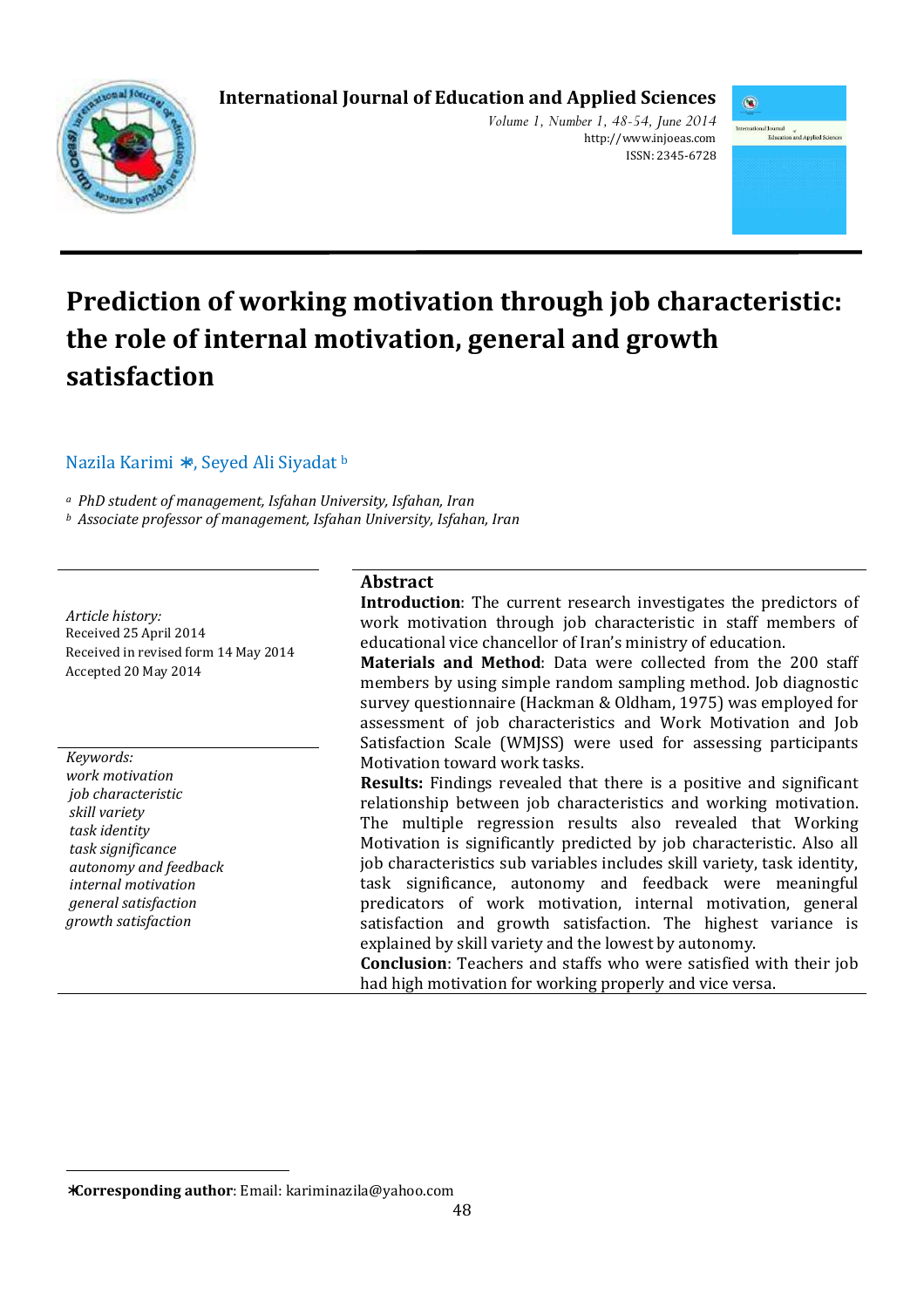### **1. Introduction**

The importance of employee satisfaction and work motivation is growing all the time in the companies. Many researches have been made to find out the effect the job satisfaction and motivation have in the productivity of the company (Gagné and Deci, 2005; Jesus and Lens, 2005). Psychologists also have spent considerable effort trying to construct theories of motivation, particularly in the academic context (Marsh et al., 2006). Researchers and practitioners alike have devoted a considerable amount of energy to understanding workers' motivation (Buys et al., 2007; Fernet et al., 2004). However, considering the multiple tasks that workers have to perform, it may be difficult to identify with precision the motivational processes underlying each given task and their relative impact on workers' psychological functioning. Indeed, motivational processes are not necessarily uniform and may vary across the different work tasks carried out by teachers. Furthermore, despite the different theoretical approaches used to understand teachers' motivation (e.g., self-efficacy, locus of control), few have yet focused on the "job characteristics" in the motivational processes (Alev et al., 2009, Fernet et al., 2005).

However, two social cognitive theories of motivation: social learning theory of internal– external locus of control (Rotter, 1966) and selfefficacy theory (Bandura, 1977; 1997) tries to study workers' motivation. Research based on both theories underscores the relevance of competence beliefs. Although these beliefs are important for predicting intentional behaviors, we believe that an exclusive focus on workers' competence does not allow us to verify to what extent motivated behavior is integrated within the self (Fernet et al., 2008).

Besides social cognitive theories, selfetermination theory (SDT) reveals that, workers may perceive themselves as competent, but some may perform their work tasks because they personally grasp the value of their work, whereas others engage in these work tasks because of external pressures or benefits associated with the work. Both examples involve instrumentalities that

may lead to different outcomes. The former example entails personal endorsement and a feeling of choice, which may lead to well-being, whereas the latter involves compliance with an external source of control, which may generate ill-being. Thus, unlike most other theories of motivation, SDT emphasizes the experience of choice in the regulation of behaviors (Gagné and Deci, 2005).

In this regard, job characteristics model (JCM)has been designed which consists of five core job characteristics that affect three critical psychological states (CPS) of an employee that in turn affect the personal, affective(e.g. satisfaction and motivation) and behavioral(e.g. performance quality, absenteeism) responses of employees to their work. Moreover this relationship is moderated by the variable of growth need strength (employee's desire for growth). Originally Hackman and Oldham presented a three stage model and also empirically tested it but later on majority of the researchers excluded the mediating variablepsychological states and moderating variable growth need strength and tested the two stage model, determining direct relation of job characteristics with outcomes. Behson et al. (2000) conducted a Meta-analysis of thirteen studies to check the fit of three stages and two stages model. They found that normally tested two stage model in the literature may provide better fit to the data than the three stage original model.

Job design refers to "the way tasks are combined to form complete jobs" (Robbins and Coulter, 2006). The importance of job design has been realized by managers, scholars, theorists, many, many year's back. Process of job design has evolved over a long period of time. In this research general satisfaction as the first sub criteria for job characteristics has taken the two aspects: general satisfaction and growth satisfaction as dependent variables. The reason to select these two aspects is because these are the most widely used aspects of job satisfaction in job characteristics model research. General satisfaction is an overall measure of the degree to which the employee is satisfied and happy with the job (Hackman and Oldham, 1975).

Growth satisfaction is described as the opportunities for personal growth and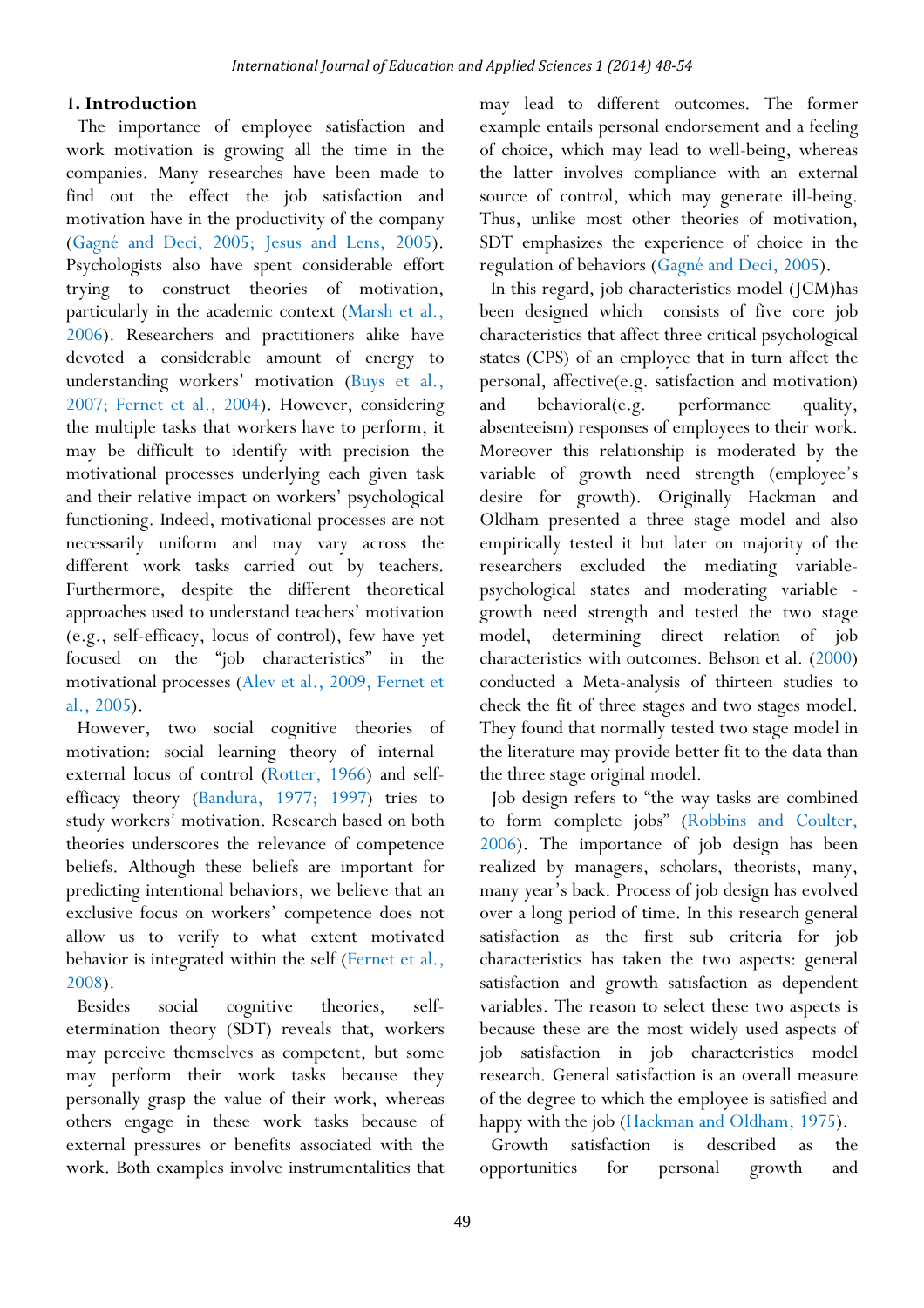development. This refers to the extent to which an employee likes to have challenge in his job. In addition internal work motivation it is the degree to which the employee is self-motivated to perform effectively on the job. i.e., the employee experience positive internal feelings when working effectively on the job, and negative internal feelings when doing poorly (Mellette and Gagne, 2008).

This research has used five independent variables collectively known as the job characteristics. These are described in detail as under: Skill variety which refers to the degree to which a job requires a variety of different activities in carrying out the work, which involve the use of a number of different skills and talents of the person. The second one is .Task identity which refers to the degree to which the job requires completion of a whole and identifiable piece of work that is doing a job from beginning to end with a visible outcome (Lin et al., 2007). The third one is Task significance which refers to the degree to which the job has a substantial impact on lives or work of other people, whether in the immediate organization or in the external environment. Also Task Autonomy is the degree to which the job provides substantial

freedom, independence and discretion to the individual in scheduling the work and in determining the procedures to be used in carrying it out (Akinboye, 2001; Alev et al., 2009). Finally feedback refers to the degree to which carrying out the work activities required by the job results in individual obtaining clear information about the effectiveness of his or her performance (Buys et al., 2007).

Previous research on the relationship between job characteristics and work motivation shows that there is a significant and positive relationship between job characteristics and work motivation (Hunter, 2006; Hackman and Oldham, 1976; Loher et al., 1985; Behson et al., 2000; Scott et al., 2005; Lin et al., 2007; Brass, 1981, Becherer et al., 1982; Champoux, 1991; Ross, 2005. etc). So the main hypothesis for this study is that there is positive and significant relationship between job characteristics and work motivation in staff members of educational vice chancellor of ministry of education. The theoretical model for this research is shown in figure 1.

**Figure1.** Relationship between job characteristics and work motivation



#### **2. Method**

#### *2.1 sample*

Statistic population of research includes all staff members (at the same time teacher) of educational vice chancellor of Iran's ministry of education. Data were collected from the 200 staff members (100 men, 100 women, and 4 without gender

Identification) by using simple random sampling method. Participants were asked to fill out the questionnaire. Participants' mean age was 40.2 years  $(SD = 5.86)$  and mean years of experience was 18.8 years (*SD* = 10.69); 81% of the participants married, and 53% had at least one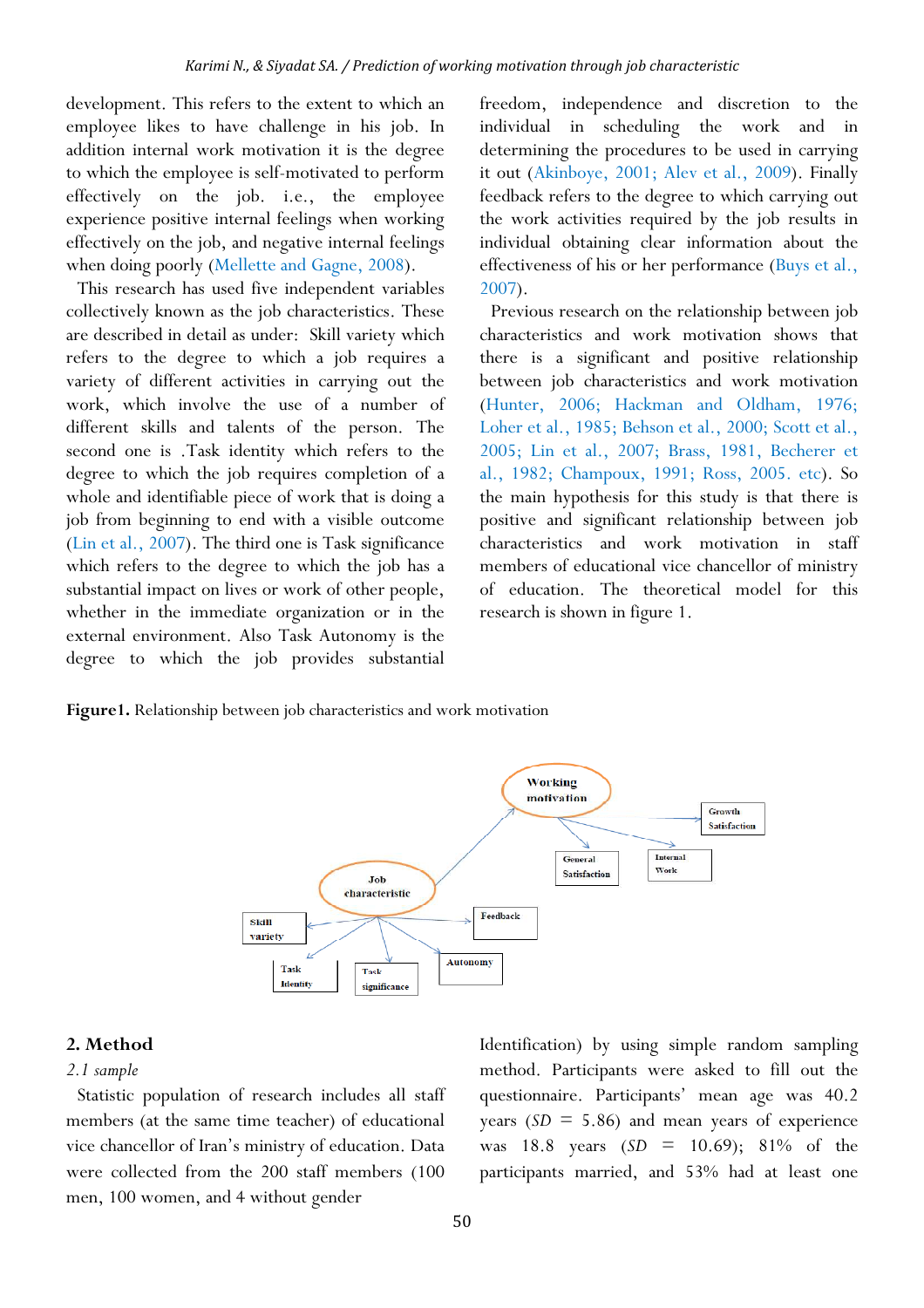dependent child. There were 95 elementary teachers and 105 high school teachers.

## *2.2 Measurement*

# *2.2.1 Job diagnostic survey questionnaire (Hackman and Oldham, 1975):*

 Job diagnostic survey questionnaire has been considered most reliable measurement scale for measuring the job characteristics model variables. All the items given in questionnaire are developed on seven point Likert scale ranging from score 01 for strongly disagreed to score 07 for strongly agreed. This questionnaire also had 12 reverse scoring items which helped the researcher to determine whether respondents have filled the questionnaire properly after reading it carefully or not.

# *2.2.2. Work Motivation and Job Satisfaction Scale (WMJSS)*

The first section of the questionnaire collected information such as age, sex, experience, professional status, marital status, position, and so on. The second section contained the items, and was divided into two parts. The first part of Work motivation which contains 15-item using a Likert scale ranging from strongly agrees to strongly disagree. Items were adapted from Work Motivation Behavior Scale of the Akinboye's 2001 executive behavior battery. The second part of the instrument contains items that measure job satisfaction which include 5-point Likert scale ranging from very dissatisfied to very satisfy. Items in this section were adapted from the Minnesota Satisfaction Questionnaire by Weiss et al (1967).

## **3. Results**

Table on shows the deceptive results includes mean, standard deviation and alpha of all sub variables of job characteristics and work motivation. Mean scores and standard deviation range in turn from 4/06 (internal work motivation) to (5/43) Growth satisfaction and (0/22) Task Identity to (0/89) Growth satisfaction. Correlational results also show that there is a meaningful correlation between job characteristics and work motivation. The lowest and highest interrelationship among variables and sub variables of job characteristics and work motivation in turn is between general satisfaction and Skill Variety (0 /20) and growth satisfaction and feedback (0/89). Relating results are shown in table 1.

|                             | M    | <b>SD</b> | Alpha | 1    | 2    | 3    | $\overline{\mathbf{4}}$ | 5.   | 6    | 7    | 8 |
|-----------------------------|------|-----------|-------|------|------|------|-------------------------|------|------|------|---|
| <b>Job Characteristics</b>  |      |           |       |      |      |      |                         |      |      |      |   |
| 1 - Skill Variety           | 4.32 | 0.33      | 0.87  |      |      |      |                         |      |      |      |   |
| 2- Task Identity            | 5.01 | 0.22      | 0.76  | 0.22 |      |      |                         |      |      |      |   |
| 3- Task Significance        | 4.22 | 0.83      | 0.77  | 0.23 | 0.37 |      |                         |      |      |      |   |
| 4- Autonomy                 | 4.37 | 0.88      | 0.68  | 0.44 | 0.60 | 0.38 |                         |      |      |      |   |
| 5- Feedback                 | 5.81 | 0.71      | 0.60  | 0.55 | 0.28 | 0.41 | 0.60                    |      |      |      |   |
| Work motivation             |      |           |       |      |      |      |                         |      |      |      |   |
| 6- Internal Work Motivation | 4.06 | 0.77      | 0.80  | 0.27 | 0.80 | 0.43 | 0.54                    | 0.37 |      |      |   |
| 7- General satisfaction     | 5.01 | 0.71      | 0.88  | 0.20 | 0.62 | 0.51 | 0.38                    | 0.21 | 0.68 |      |   |
| 8- Growth satisfaction      | 5.43 | 0.89      | 0.81  | 0.59 | 0.71 | 0.69 | 0.47                    | 0.89 | 0.81 | 0.77 |   |

**Table1**. Correlation between job characteristics and work motivation

All Correlations are significant at 0.01 levels. **Note:** M stands for mean and SD stands for standard deviation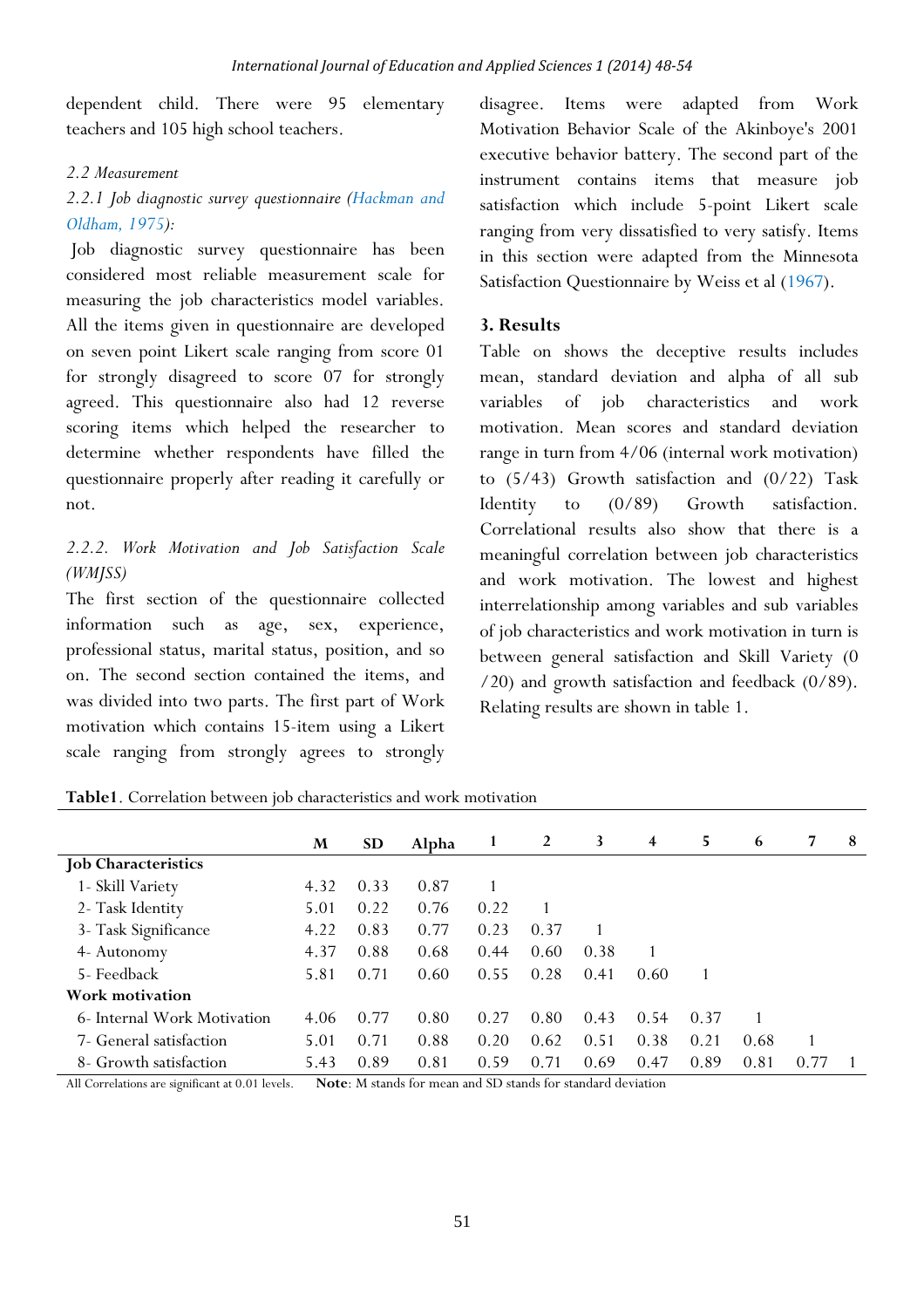Additionally t value, regression and Adjusted regression square shows that work motivation is significantly predicted through job characteristics. R results showed the meaningful correlations between job characteristics and work motivation. The Regression and R - Square results also showed that job characteristics explain 0/33 variance in work motivation .also skill variety, task identity,

task significance, autonomy and feedback explain  $(0/19)$ , $(0/13)$ , $(0/21)$ , $(0/10)$  and (  $0/15$ ) of work motivations variance in turn. It means that all job characteristics sub variables are meaningful predicators of work motivations. The highest variance is explained by skill variety (0/19) and the lowest by autonomy (0/10). These results are shown in table 2.

| <b>Variables</b>           | т    |      | R S  | ARS  |
|----------------------------|------|------|------|------|
| <b>Job Characteristics</b> | 2.20 | 0.49 | 0.25 | 0.25 |
| Skill Variety              | 3.33 | 0.32 | 0.19 | 0.18 |
| Task Identity              | 4.30 | 0.26 | 0.13 | 0.12 |
| Task Significance          | 7.11 | 0.42 | 0.21 | 0.20 |
| Autonomy                   | 3.04 | 0.20 | 0.10 | 0.11 |
| Feedback                   | 5.50 | 0.30 | 0.15 | 0.16 |

**Table2**. Prediction of Job Characteristics through work motivation

**Note**: t stands for Value. R stands for regression. R S stands for regression square, A R S, stands for adjusted regression square

#### **4. Discussion**

In the stage correlation results showed that there is a positive relationship between job characteristics and working motivation (e.g. general satisfaction, internal work motivation, growth satisfaction). In this research correlation results are in line with too many other researchers' results as well. Especially correlations results are very good as compare to the correlations found in the some other studies on job characteristics model in the staff members of ministry of education. (i.e. Birnbaum et al., 1986; Awamleh and Fernandez, 2007). These results are also very significant. Moreover the regression results showed that there is a significant effect of the job characteristics on work motivation. However the effect of job characteristics on growth satisfaction was less significant. Although the regression results are slightly lower than the other findings in the past but these can be treated as good as compare to the regression results found by other researchers on job characteristics model in staff members of ministry of education. Thus the correlations and regressions proved our three hypotheses regarding the positive and significant relationship between the job characteristics and work motivation.

Thus job characteristics model can be very helpful in designing the jobs of all teachers employed in education ministry. The Human resource managers of the education ministry design the jobs of teachers and staff members of office, organizations and ministry with paying proper consideration to the job characteristics. More over if they feel that the job satisfaction and motivational level of the employees is reducing due to fatigue, boredom from the work, they should redesign their jobs with the inclusion of these job characteristics to rebuild the job satisfaction and motivational level of the employees.

Additionally, as job characteristics leads towards the intrinsic satisfaction of the employees on work so more research should be conducted to identity the extrinsic factors which leads towards the job satisfaction of the employees of Iran's staff members of ministry of education and then both extrinsic and intrinsic factors may be combined together to determine the overall satisfaction of the employees.

It is important to note some limitations of this study. First, the study is correlational and as such we cannot assume any causal relationship between job characteristics and work motivation. Second, the samples used for this study are staff members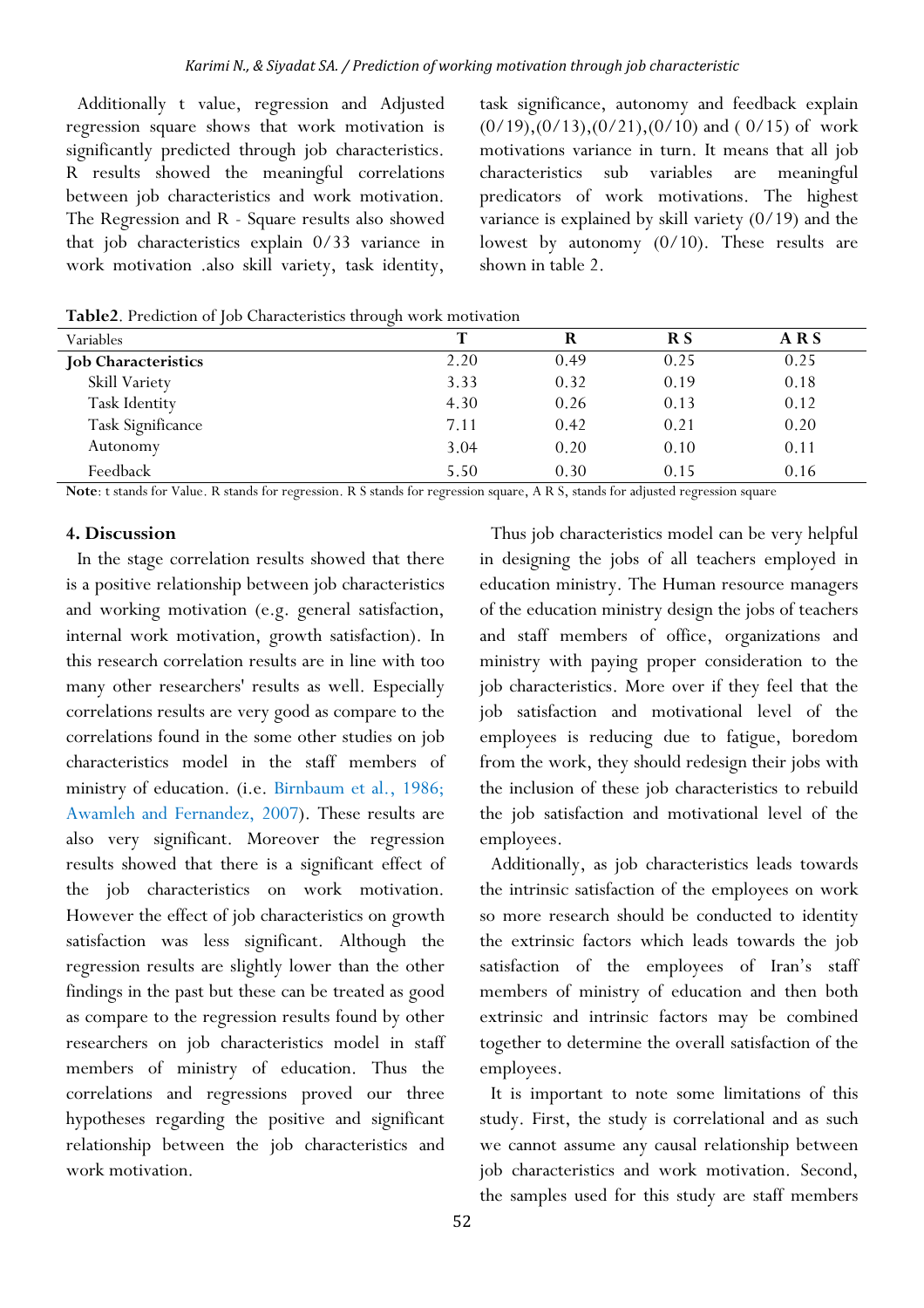(at the same time teacher) of educational vice chancellor of Iran's ministry of education. So findings cannot be generalized to other branches of educational ministry. Third, the job characteristics model is considered as the most influential theories of job design. The issue of job design is multidimensional. Therefore it is very difficult to analyze its all aspects in one study. Due to time and financial constraints the researcher could not collect data from all branches of education ministry. Future researchers may focus on the limitations and work improving the generality of the results.

#### **References**

- Akinboye, J. O. (2001). *Executive behavior battery*. Ibadan: Stirling- Horden Publishers.
- Alev, K., Gulem, A., Gonca, G. & Burca, G. (2009). Exploring the antecedents of organization identification: the role of job dimension, individual characteristics and job involvement. *Journal of nursing management*, *17*(1), 66-73.
- Awamleh, R., & Fernandes, C. (2007). The impact of core job dimensions on satisfaction and performance: A test in an international environment. *International business and economics research journal, 6*(1), 69-76.
- Bandura, A. (1977). Self-efficacy: Toward a unifying theory of behavioral change. *Psychological Review, 84*(2), 191-215.
- Bandura, A. (1997). *Self-efficacy: the exercise of control*. New York: Freeman.
- Becherer, R. C., Morgan, F. W., & Richard, L. M. (1982). The Job Characteristics of Industrial Salespersons: Relationship to Motivation and Satisfaction. *The Journal of Marketing*, *46*(4), 125- 135.
- Behson, S. J., Eddy, E. R., & Lorenzet, S. J. (2000). The importance of critical psychological states in the job characteristics model: A Meta analytic and structural equations modeling examination. *Journal of social psychology*, *5*(12), 1-14.
- Birnbaum, P. H., Farh, J. L., & Wong, G. Y. Y. (1986). The job characteristics model in Hong Kong. *Journal of applied psychology*, *71*(4), 598-605.
- Brass, D. J. (1981). Relationships, Job Characteristics, and Worker Satisfaction and Performance. *Administrative Science Quarterly, 26* (3), 331-348.
- Buys, M. A., Olckers, C., & Schaap P. (2007). The construct validity of the revised job diagnosis survey. *South African journal of business management*, *32*(1), 11- 29.
- Champoux, J. E. (1980). A three sample test of some extensions to the job characteristics model of work motivation. *The academy of management journal, 23*(3), 466-478.
- Fernet, C., Guay, F., & Senécal, C. (2004). Adjusting to job demands: The role of work selfdetermination and job control in predicting burnout. *Journal of Vocational Behavior, 65*(1), 39-56.
- Fernet, C., Senécal, C., & Guay, F. (2005).*Classroom and School Context Teacher Self-Efficacy Scale* [The French Canadian validation of the "Classroom and School Context Teacher Self-Efficacy Scale"]. Paper presented at the 27th Congrès de la Société Québécoise pour la Recherche en Psychologie (SQRP), Québec, Canada.
- Fernet, C., Senécal, C., Guay, F., Marsh, H., & Dowson, M. (2008). The Work Tasks Motivation Scale for Teachers (WTMST). *Journal of Career Assessment, 16*(2), 256-279.
- Gagné, M., & Deci, E. L. (2005). Self-determination theory and work motivation. *Journal of Organizational Behavior, 26*(4), 331-362.
- Hackman, J. R., & Oldham, G. R. (1975). Motivation through the design of work: test of a theory*. Organization behavior and human performance*, *16,* 250- 79.
- Hunter, P. E. (2006). *Viability of job characteristics model in a team environment: Prediction of job satisfaction and potential moderators*. Unpublished thesis, Denton Texas: University of North Texas.
- Jesus, S. N., & Lens, W. (2005). An Integrated Model for the Study of Teacher Motivation. *Applied Psychology, 54(1),* 119–134.
- Lin, B. Y. J., Yeh, Y. C. & Lin, W. H. (2007). The influence of job characteristics on job outcomes of the pharmacists in hospital, clinic, and community pharmacies. *Journal of medical systems*, *31*(3), 224- 229.
- Loher, B. T., Noe, R. A., Moeller, N. L. & Fitzgerald, M. P. (1985). A Meta-Analysis of the relation of Job Characteristics to Job Satisfaction. *Journal of Applied Psycholog*y, *70*(2), 280-289.
- Marsh, H. W., Martin, A. J., & Hau, K-T. (2006). *A Multiple Method Perspective on Self-concept Research in*